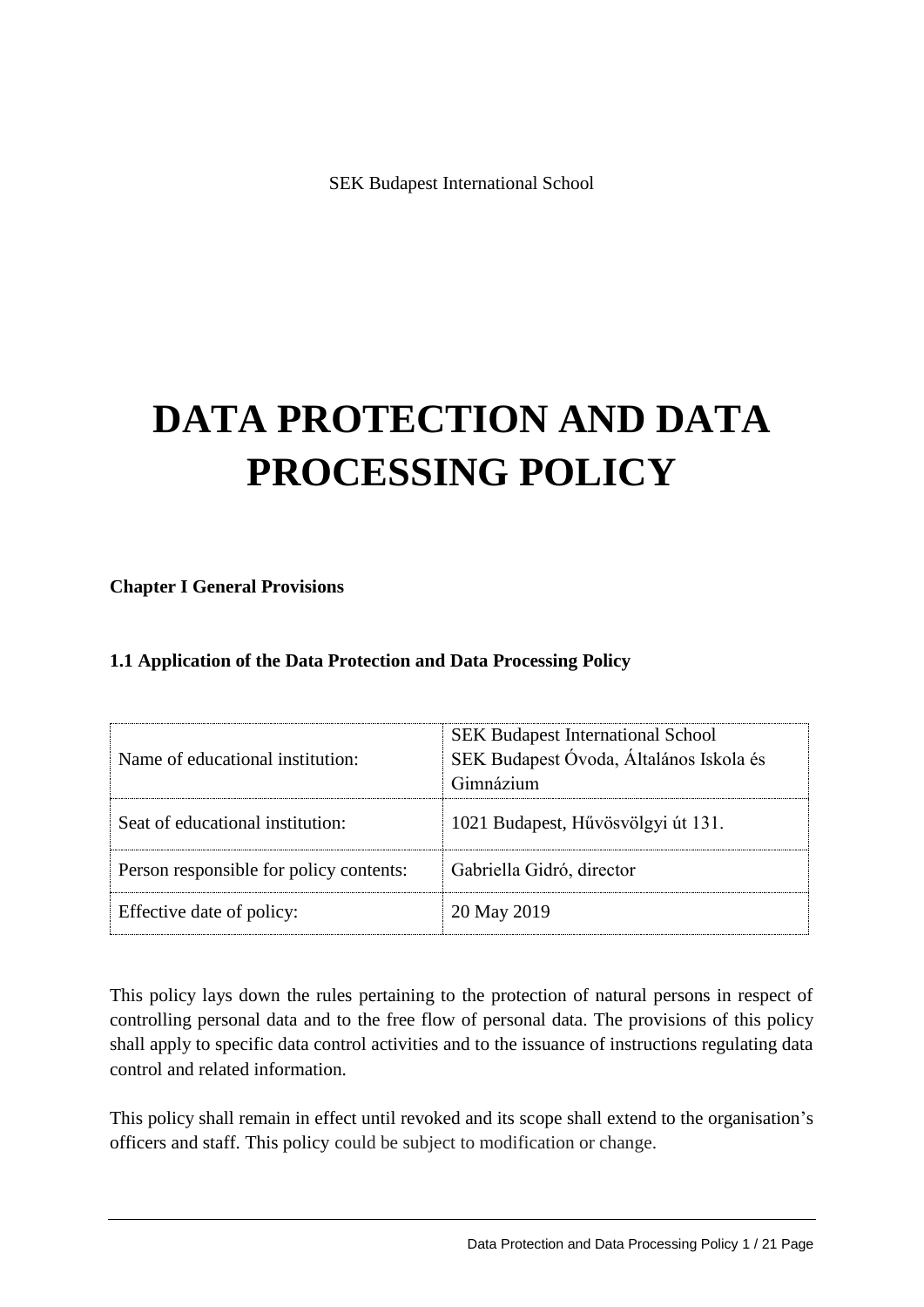## **1.2 Purpose of the Policy**

This policy is designed to harmonise the provisions of the other policies of **SEK Budapest International School/ SEK Budapest Óvoda, Általános Iskola és Gimnázium** (hereinafter **School**) in respect of data control activities in order to protect natural persons' fundamental rights and ensure the appropriate control of personal data with regard to the School's staff and students.

During its operation, the School shall seek to fully comply with regulatory provisions governing the control of personal data, especially those of Regulation (EU) 2016/679 of the European Parliament and of the Council.

Another important purpose of this policy is to enable, through familiarity and compliance with the same, the School's staff to perform the control of natural persons' data in a lawful manner.

The scope of this policy equally covers the staff and students of the School and the control of personal data concerning them.

## **1.3 Concepts, definitions and relevant regulations**

- **GDPR**, the new General Data Protection Regulation of the European Union
- **Act CXII of 2011** on Informational Self-Determination and Freedom of Information **(Info Act)**
- **Act CXC of 2011** on National Public Education **(Public Education Act)**
- **Act I of 2012** on the Labour Code **(Labour Code)**
- Controller: The natural or legal person (the School and its authorised employee), public authority, agency or other body which, alone or jointly with others, determines the purposes and means of the processing of personal data; where the purposes and means of such processing are determined by Union or Member State law, the controller or the specific criteria for its nomination may be provided for by Union or Member State law;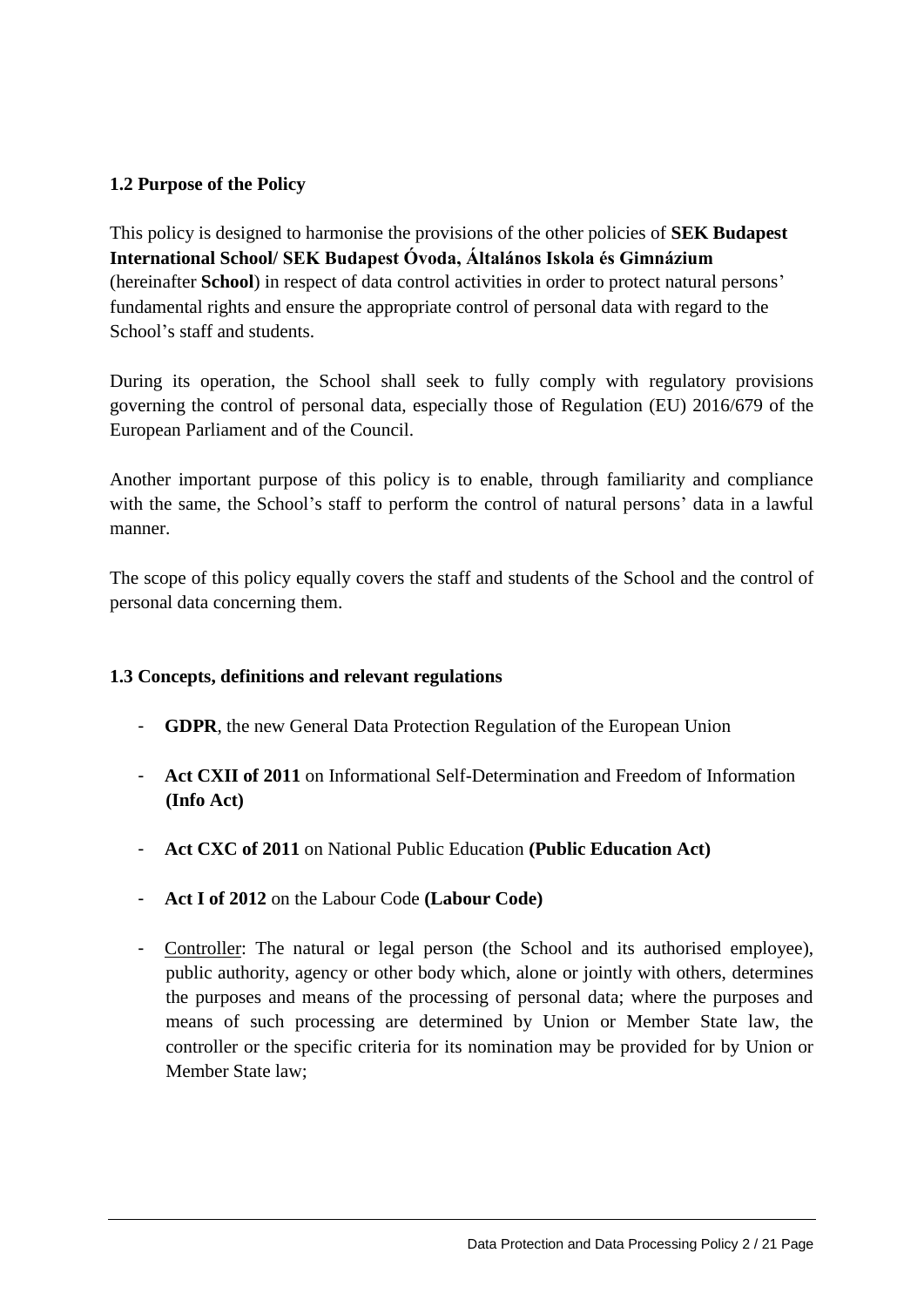- Processing: Any operation or set of operations which is performed on personal data or on sets of personal data, whether or not by automated means, such as collection, recording, organisation, structuring, storage, adaptation or alteration, retrieval, consultation, use, disclosure by transmission, dissemination or otherwise making available, alignment or combination, restriction, erasure or destruction;
- Processor: A natural or legal person, public authority, agency or other body which processes personal data on behalf of the Controller;
- Personal data: Any information relating to the data subject; identifiable natural person means a natural person who can be identified, directly or indirectly, in particular by reference to an identifier such as a name, an identification number, location data, an on-line identifier or to one or more factors specific to the physical, physiological, genetic, mental, economic, cultural or social identity of that natural person;
- Third party: A natural or legal person, public authority, agency or body other than the data subject, controller, processor and persons who, under the direct authority of the controller or processor, are authorised to process personal data;
- Consent of the data subject: Any freely given, specific, informed and unambiguous indication of the data subject's wishes by which he or she, by a statement or by a clear affirmative action, signifies agreement to the processing of personal data relating to him or her;
- Restriction of processing: The marking of stored personal data with the aim of limiting their processing in the future;
- Pseudonymisation: The processing of personal data in such a manner that the personal data can no longer be attributed to a specific data subject without the use of additional information, provided that such additional information is kept separately and is subject to technical and organisational measures to ensure that the personal data are not attributed to an identified or identifiable natural person;
- Filing system: Any structured set of personal data which are accessible according to specific criteria, whether centralised, decentralised or dispersed on a functional or geographical basis;
- Personal data breach: A breach of security leading to the accidental or unlawful destruction, loss, alteration, unauthorised disclosure of, or access to, personal data transmitted, stored or otherwise processed.

## **1.4 The principles of processing**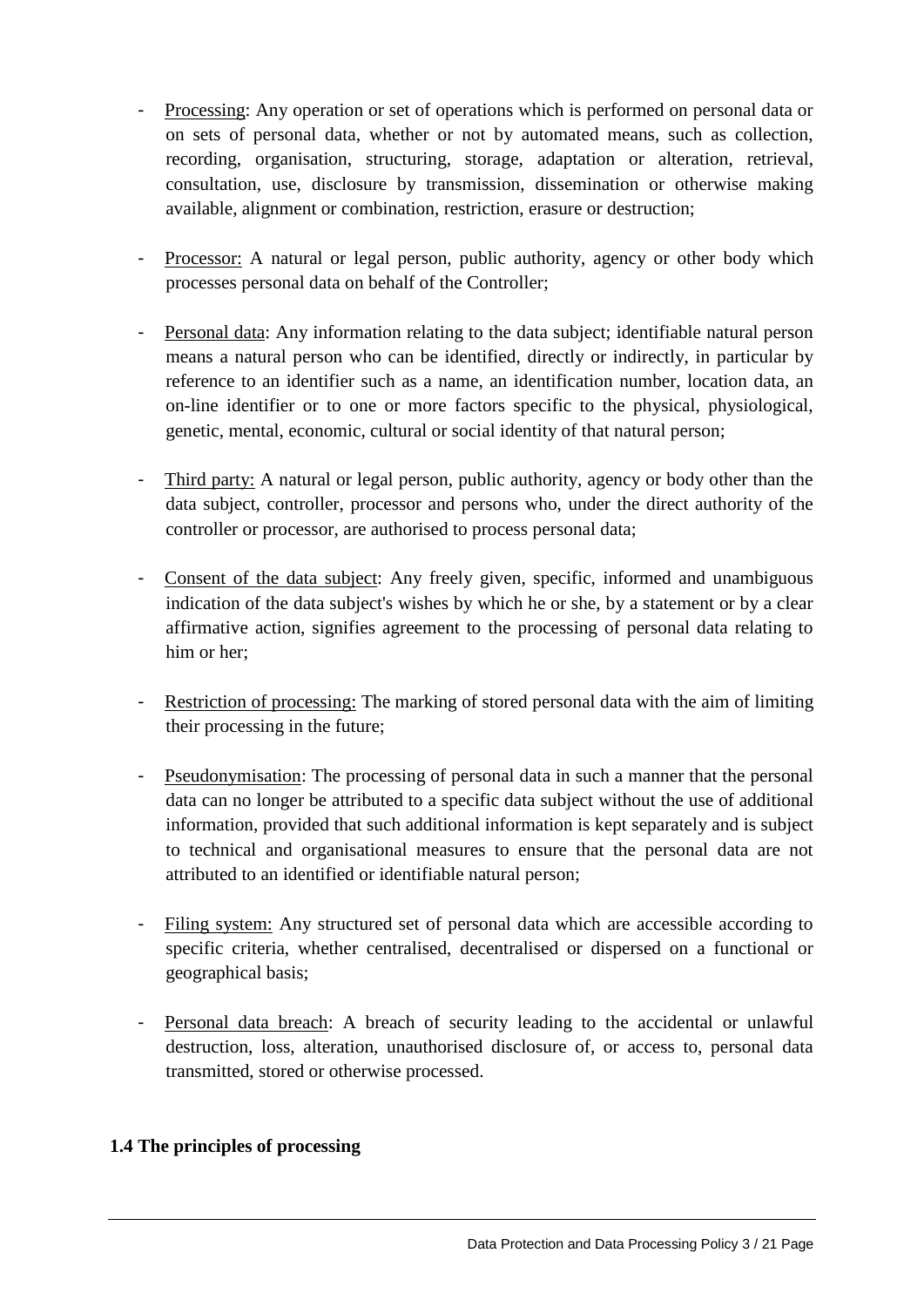Personal Data shall be processed lawfully, fairly and in a transparent manner in relation to the Data Subject.

Personal data shall only be collected for definite, clear and lawful purposes.

The purpose of personal data control shall be appropriate and relevant and data control shall be limited to the extent necessary.

Personal data shall be accurate and up to date. Inaccurate personal data shall be deleted.

Personal data shall be stored in a form that shall only allow identifying data subjects for the duration necessary. Storage of personal data for longer than that shall only be permitted if so required by law or if storage serves the purposes of archiving in the public interest, of scientific or historic research, or of statistical use.

Personal data shall be controlled in a manner ensuring, by means of appropriate technical or organisational measures, personal data security including protection of data against unauthorised or unlawful processing, accidental loss, destruction or damage.

The principles of data protection should apply to any information concerning an identified or identifiable natural person.

The School's employee in charge of processing shall handle personal data subject to liability for disciplinary breaches, damage and civil and criminal law violations. If the employee finds out that the personal data processed by him/her are defective, deficient or untimely he/she shall correct such data or have the same corrected by the employee responsible for data recording.

# **1.5 Processing personal data**

Since natural persons may be associated with on-line identifiers provided by their devices, applications, tools and protocols, such as internet protocol addresses, cookie identifiers or other identifiers such as radio frequency identification tags, this may leave traces which, in particular when combined with unique identifiers and other information received by the servers, may be used to create profiles of the natural persons and identify them.

Consent shall be given by a clear affirmative act establishing a freely given, specific, informed and unambiguous indication of the data subject's agreement to the processing of personal data relating to him or her, such as by a written statement, including by electronic means, or an oral statement.

The data subject's ticking a relevant box when visiting an internet website also qualifies as consent. Silence, a pre-ticked box or non-action shall not qualify as consent.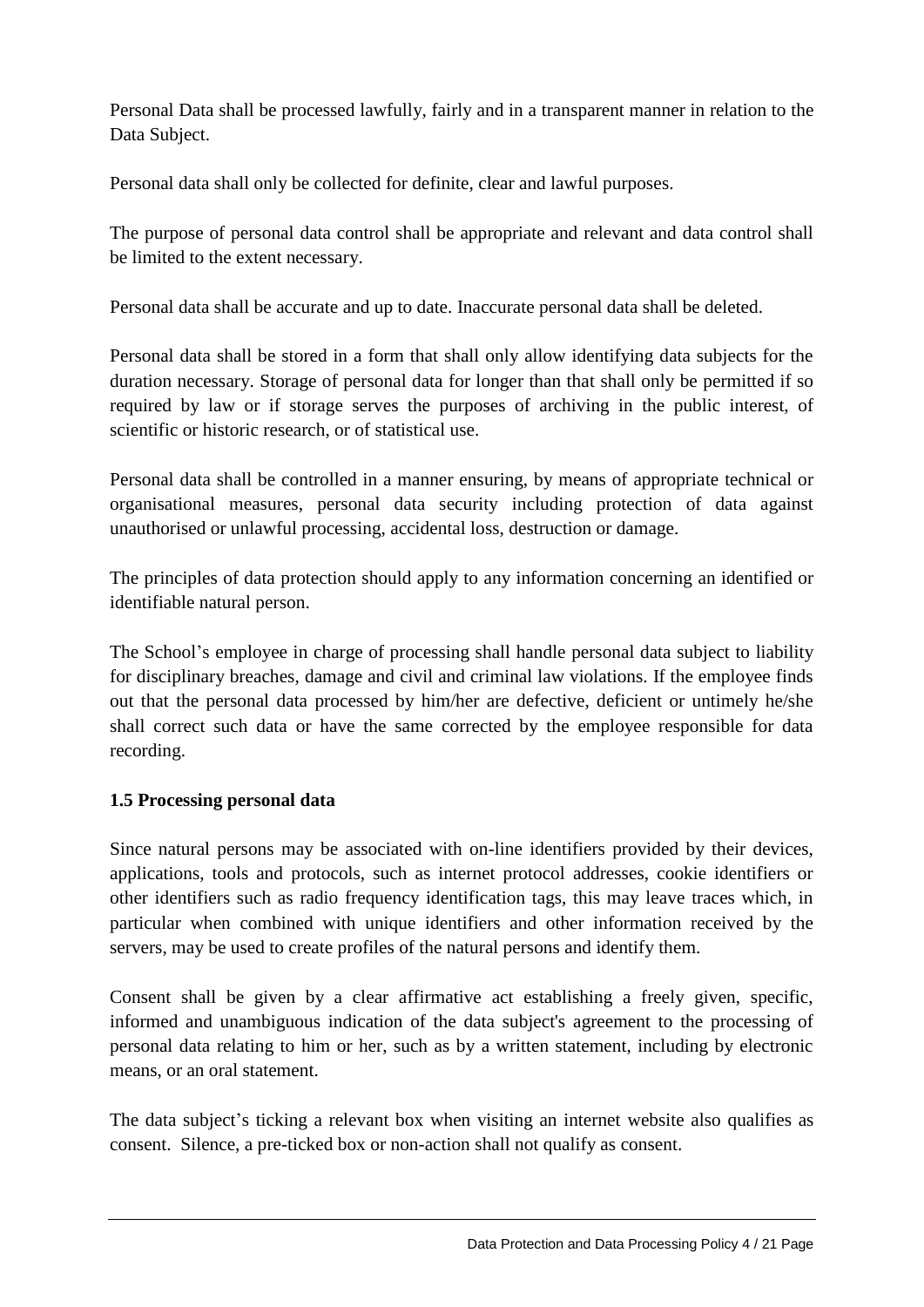Relevant technical settings, statements or acts by a user during the use of electronic services clearly indicating the data subject's consent in the given context to the processing of his/her personal data shall also qualify as consent.

Personal data concerning health shall include all data pertaining to the health status of a data subject which reveal information relating to the past, current or future physical or mental health status of the data subject. They shall include the following:

- registration for health care services
- a number, symbol or particular assigned to a natural person to uniquely identify the natural person for health purposes
- information derived from the testing or examination of a body part or bodily substance, including from genetic data and biological samples
- any information on, for example, a disease, disability, disease risk, medical history, clinical treatment or the physiological or biomedical state of the data subject independent of its source, for example from a physician or other health professional, a hospital, a medical device or an in vitro diagnostic test.

Genetic data shall be defined as personal data relating to the inherited or acquired genetic characteristics of a natural person which result from the analysis of a biological sample from the natural person in question, in particular chromosomal, deoxyribonucleic acid (DNA) or ribonucleic acid (RNA) analysis, or from the analysis of another element enabling equivalent information to be obtained.

Children merit specific protection with regard to their personal data, as they may be less aware of the risks, consequences and safeguards concerned and their rights in relation to the processing of personal data. Such specific protection shall, in particular, apply to the use of personal data of children for the purposes of marketing or creating personality or user profiles.

Personal data shall be processed in a manner that ensures appropriate security and confidentiality of the personal data, including for preventing unauthorised access to or use of personal data and the equipment used for the processing.

Every reasonable step shall be taken to ensure that personal data which are inaccurate are rectified or deleted

# **1.5 Lawfulness of processing**

The processing of personal data shall be lawful where any of the following is fulfilled:

• The Data Subject has given Consent to the processing of their Personal Data for one or more specific purposes.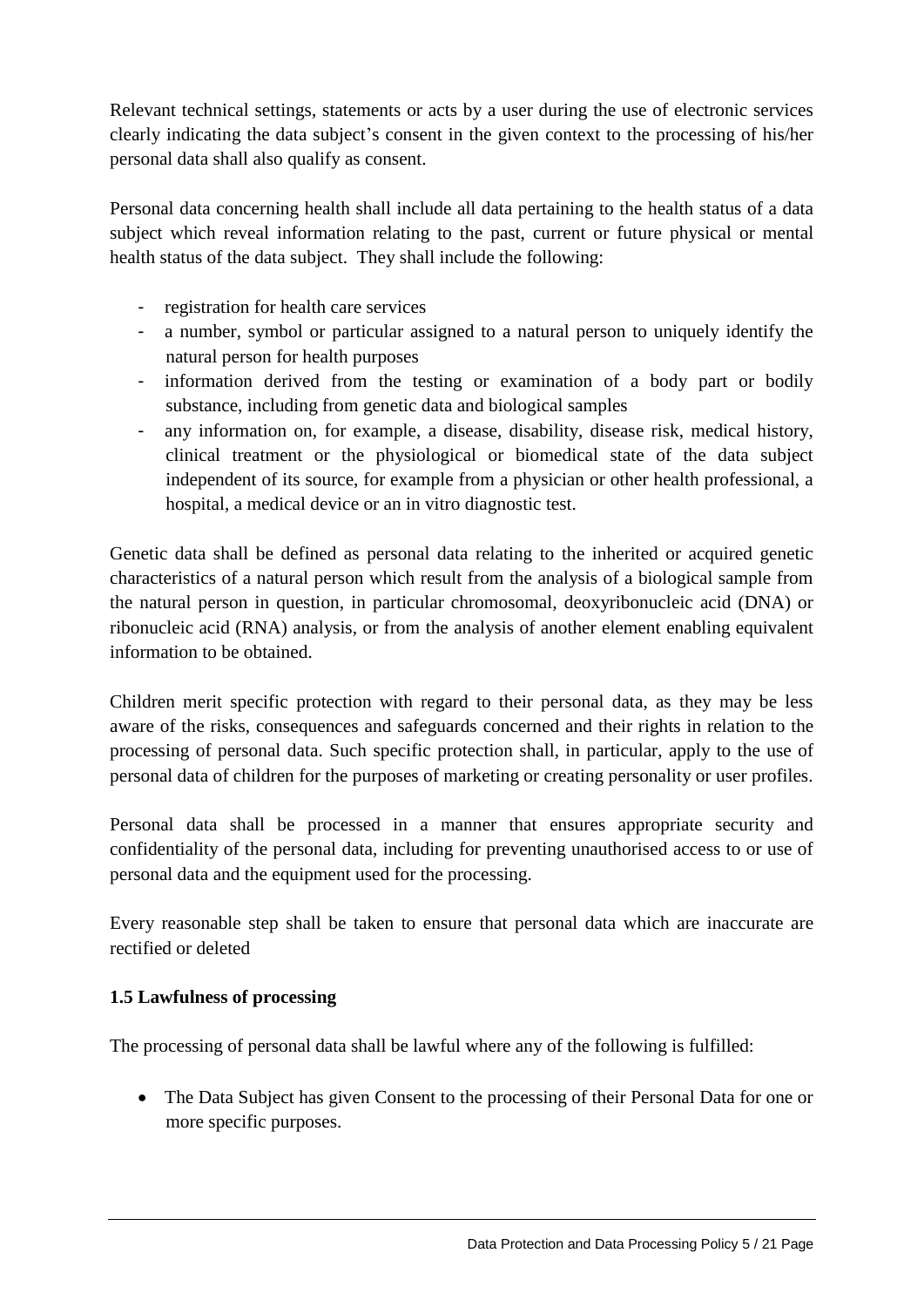- Processing is necessary for the performance of a contract to which the Data Subject is party or in order to take steps at the request of the Data Subject prior to entering into a contract.
- Processing is necessary for compliance with a legal obligation to which the controller is subject.
- Processing is necessary in order to protect the vital interests of the Data Subject or of another natural person.
- Processing is necessary for the performance of a task carried out in the public interest or in the exercise of official authority vested in the Data Controller.
- Processing is necessary for the purposes of the legitimate interests pursued by the controller or by a third party, except where such interests are overridden by the interests or fundamental rights and freedoms of the data subject which require protection of personal data, in particular where the data subject is a child

Processing shall be lawful where it is necessary in the context of a contract or the intention to enter into a contract

Where processing is carried out in accordance with a legal obligation to which the controller is subject or where processing is necessary for the performance of a task carried out in the public interest or in the exercise of official authority, the processing shall have a basis in Union or Member State law.

The processing of personal data shall also be regarded to be lawful where it is necessary to protect an interest which is essential for the life of the data subject or that of another natural person. Processing of personal data based on the vital interest of another natural person shall in principle take place only where the processing cannot be manifestly based on another legal basis.

The legitimate interests of a controller, including those of a controller to which the personal data may be disclosed, or of a third party, may provide a legal basis for processing. Such legitimate interest could exist for example where there is a relevant and appropriate relationship between the data subject and the controller in situations such as where the data subject is a client or in the service of the controller.

The processing of personal data strictly necessary for the purposes of preventing fraud shall also constitute a legitimate interest of the data controller concerned. The processing of personal data for direct marketing purposes may be regarded as carried out for a legitimate interest.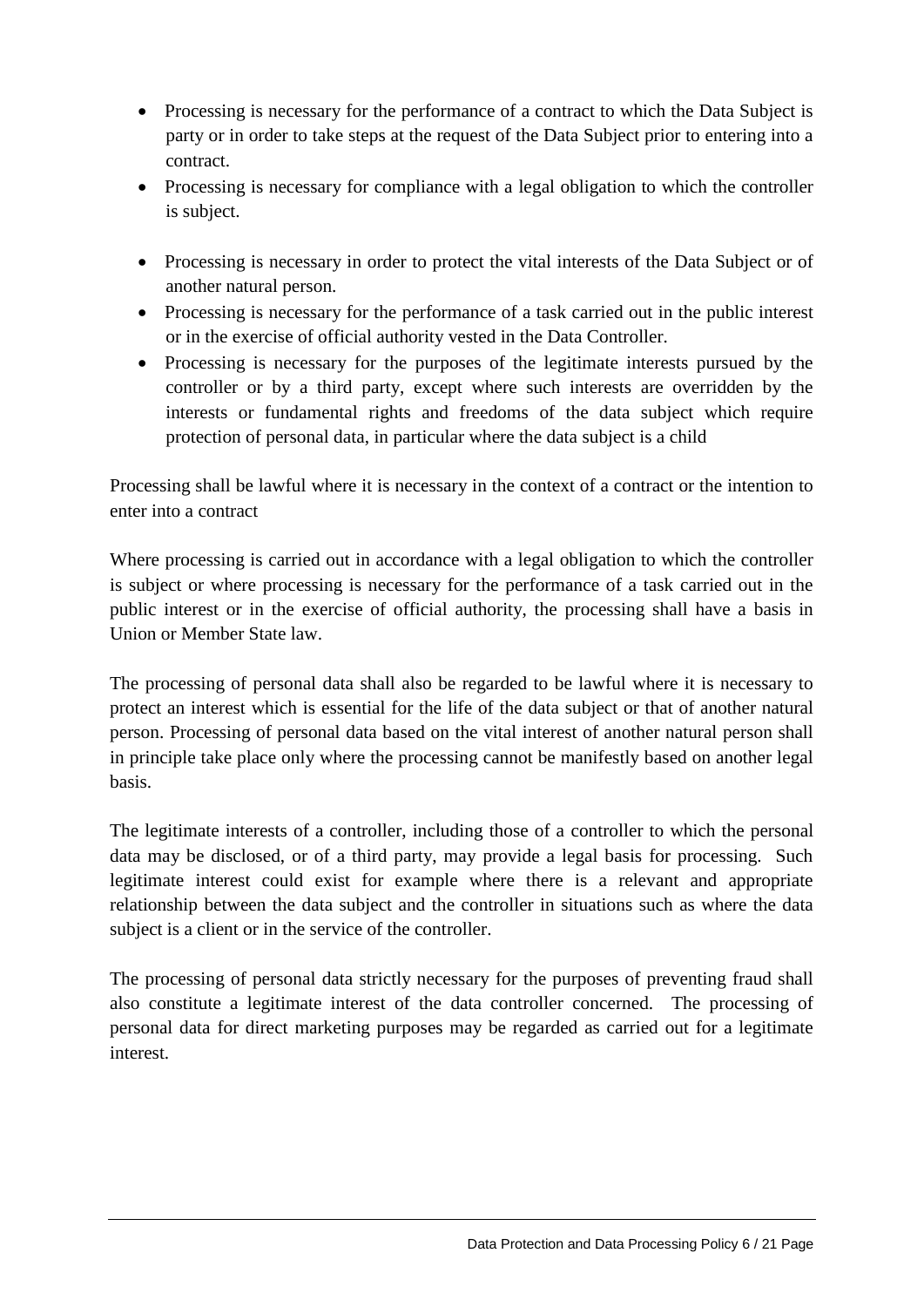At any rate, the existence of a legitimate interest would need careful assessment including whether a data subject can reasonably expect at the time and in the context of the collection of the personal data that processing for that purpose may take place. The interests and fundamental rights of the data subject could in particular override the interest of the data controller where personal data are processed in circumstances where data subjects do not reasonably expect further processing.

The processing by public authorities, computer emergency response teams, computer security incident response teams, providers of electronic communications networks and services and providers of security technologies and services of personal data to the extent strictly necessary and proportionate for the purposes of ensuring network and information security shall constitute a legitimate interest of the data controller concerned.

The processing of personal data for purposes other than those for which the personal data were initially collected shall be allowed only where the processing is compatible with the purposes for which the personal data were initially collected. In such a case, no legal basis separate from that which allowed the collection of the personal data is required.

The processing of personal data by official authorities for the purpose of achieving the aims, laid down by constitutional law or by international public law, of officially recognised religious associations, is carried out on grounds of public interest.

# **1.6 The data subject**'**s consent; conditions**

- Where processing is based on consent, the controller shall be able to demonstrate that the data subject has consented to processing of his or her personal data.
- If the data subject's consent is given in the context of a written declaration which also concerns other matters, the request for consent shall be presented in a manner which is clearly distinguishable from the other matters.
- The data subject shall have the right to withdraw his or her consent at any time. The withdrawal of consent shall not affect the lawfulness of processing based on consent before its withdrawal. Prior to giving consent, the data subject shall be informed thereof. It shall be as easy to withdraw as to give consent.
- When assessing whether consent is freely given, utmost account shall be taken of whether, inter alia, the performance of a contract, including the provision of a service, is conditional on consent to the processing of personal data that is not necessary for the performance of that contract.

Processing of personal data revealing racial or ethnic origin, political opinions, religious or philosophical beliefs, or trade union membership, and the processing of genetic data, biometric data for the purpose of uniquely identifying a natural person, data concerning health or data concerning a natural person's sex life or sexual orientation shall be prohibited except where the data subject has given explicit consent to the processing of those personal data for one or more specified purposes.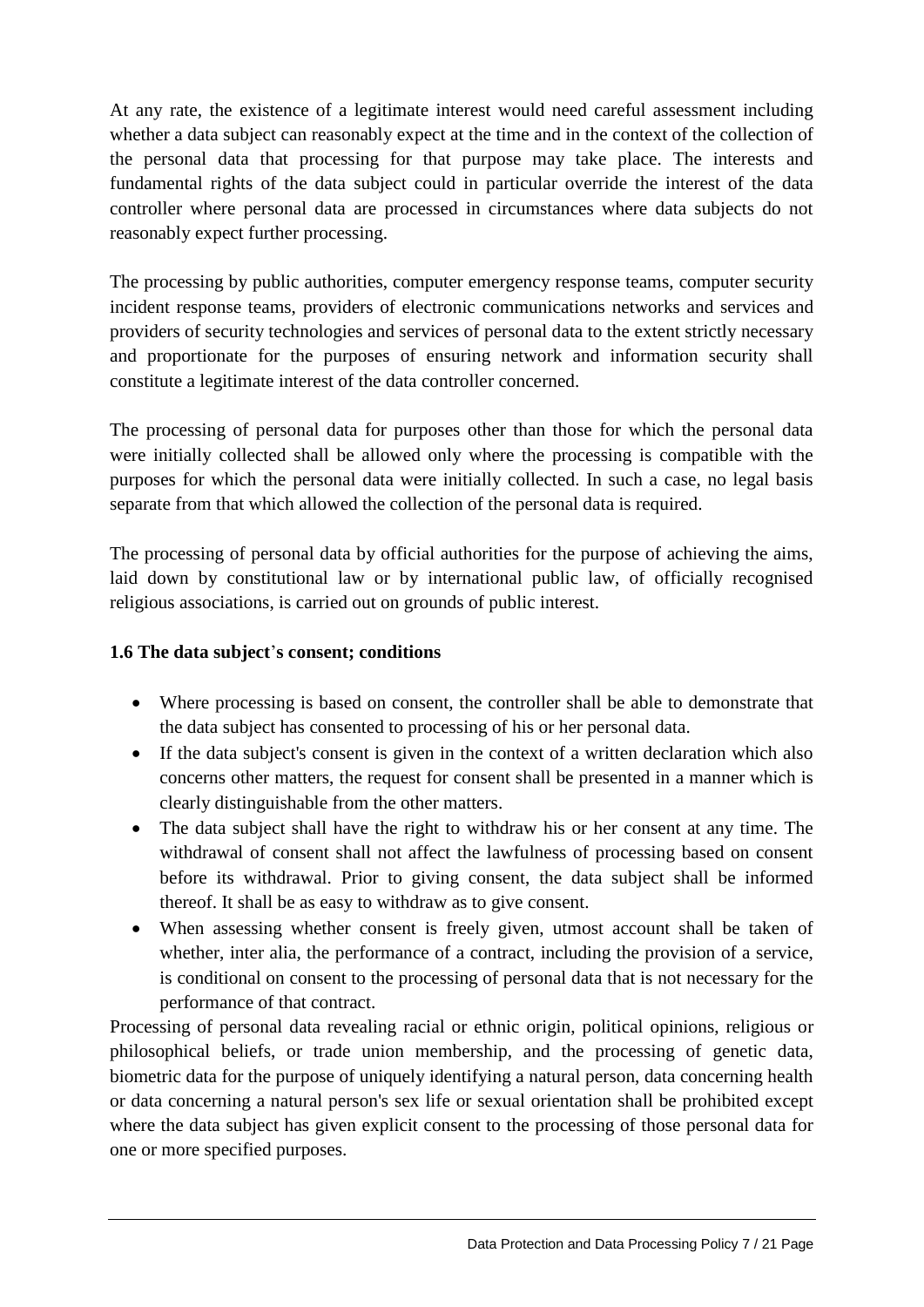Processing of personal data relating to criminal convictions and offences or related security measures shall be carried out only under the control of official authority.

## **1.7 Processing which does not require identification**

If the purposes for which a controller processes personal data do not or do no longer require the identification of a data subject by the controller, the controller shall not be obliged to maintain additional information.

Where the controller is able to demonstrate that it is not in a position to identify the data subject, the controller shall inform the data subject accordingly, if possible.

## **1.8 Provision of information to, and the rights of, the data subject**

The principles of fair and transparent processing require that the data subject be informed of the existence of the processing operation and its purposes.

Where the personal data are collected from the data subject, the data subject shall also be informed whether he or she is obliged to provide the personal data and of the consequences, where he or she does not provide such data. That information may be provided in combination with standardised icons in order to give in an easily visible, intelligible and clearly legible manner, a meaningful overview of the intended processing

The information in relation to the processing of personal data relating to the data subject shall be given to him or her at the time of collection from the data subject, or, where the personal data are obtained from another source, within a reasonable period, depending on the circumstances of the case.

A data subject should have the right of access to personal data which have been collected concerning him or her, and to exercise that right easily and at reasonable intervals, in order to be aware of, and verify, the lawfulness of the processing. Every data subject shall have the right to know and obtain communication in particular with regard to the purposes for which the personal data are processed and, where possible, the period for which the personal data are processed.

In particular, a data subject shall have the right to have his or her personal data erased and no longer processed where the personal data are no longer necessary in relation to the purposes for which they are collected or otherwise processed, or where a data subject has withdrawn his or her consent to the processing of personal data.

Where personal data are processed for the purposes of direct marketing, the data subject shall have the right to object to such processing of his/her personal data for such purposes.

## **1.9 Review of personal data**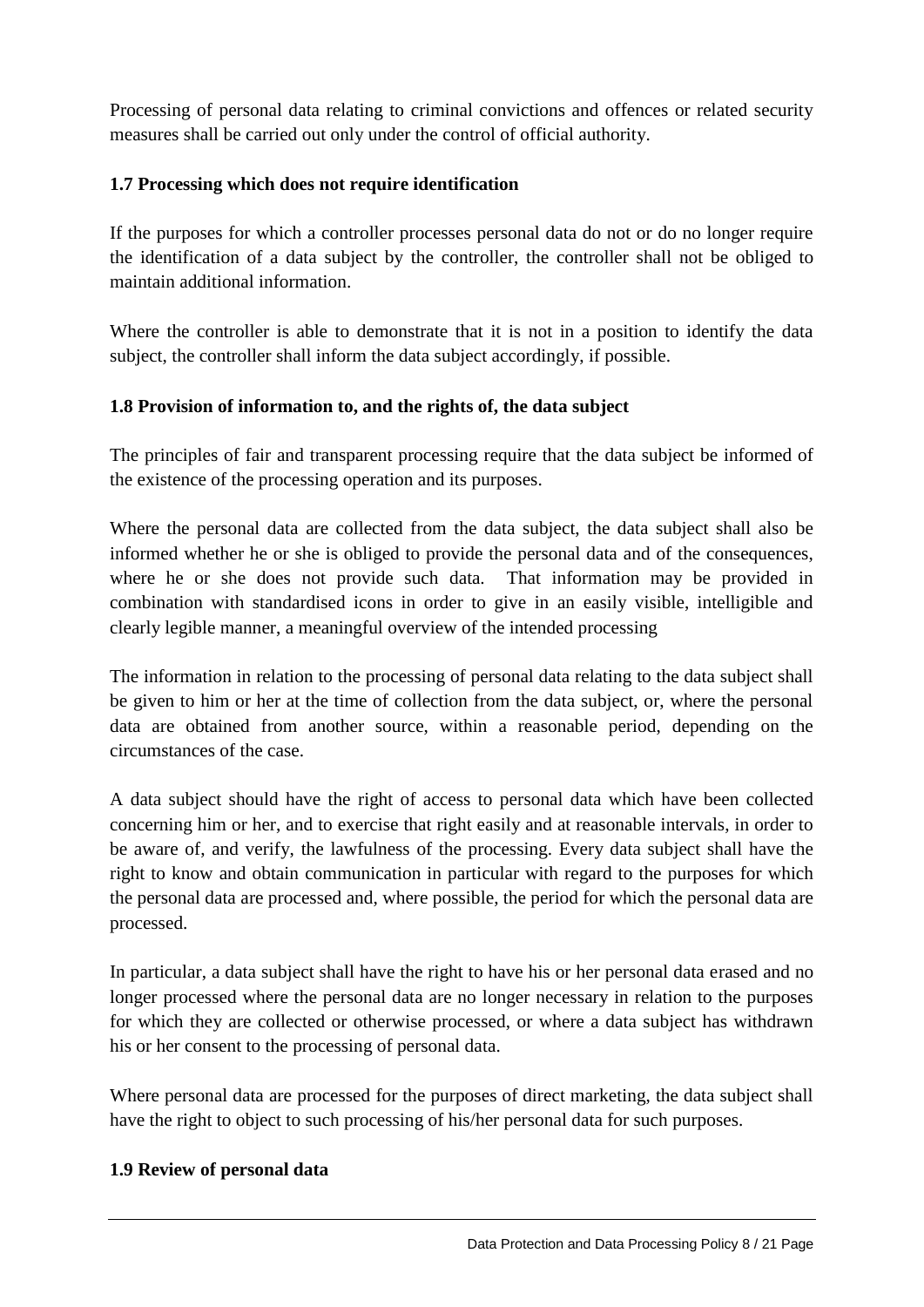In order to ensure that the personal data are not kept longer than necessary, time limits should be established by the controller for erasure or for a periodic review.

#### **1.10 Rights related to data processing**

#### Right to request information

The data subject or his/her lawful representative has the right to inquire about the range and source of his/her data processed by the School and about the legal basis, purpose and length of such processing via the indicated availabilities. At their request, information shall be sent to the indicated availabilities immediately but within no more than 30 days.

#### Right to correction of data

Any person has the right to request their personal data to be modified via the indicated availabilities. At their request, measures shall be taken and information shall be sent thereon to the indicated availabilities immediately but within no more than 30 days.

#### Right to erasure of data

Any person shall have the right to request their personal data to be modified via the indicated availabilities. At their request, this shall be done immediately but within no more than 30 days.

#### Right to blocking and restricting access to data

Any person has the right to request their personal data to be blocked via the indicated availabilities. Blocking shall last as long as the indicated reason makes the storage of data necessary. At their request, this shall be done and information sent immediately but within no more than 30 days.

#### Right to objection

Any person shall have the right to object to the processing of their personal data via the indicated availabilities. The objection must be examined, a decision as to its well-founded nature made and information about the decision sent to the indicated availabilities within the shortest possible time but no later than within 15 days after the submission of the request.

#### Legal remedies related to processing

National Authority for Data Protection and Freedom of Information Mailing address: 1530 Budapest, Pf.: 5. Address: 1125 Budapest, Szilágyi Erzsébet fasor 22/c Phone: +36 (1) 391-1400 Fax: +36 (1) 391-1410 E-mail: ugyfelszolgalat@naih.hu URL https://naih.hu coordinates: N 47°30'56''; E 18°59'57''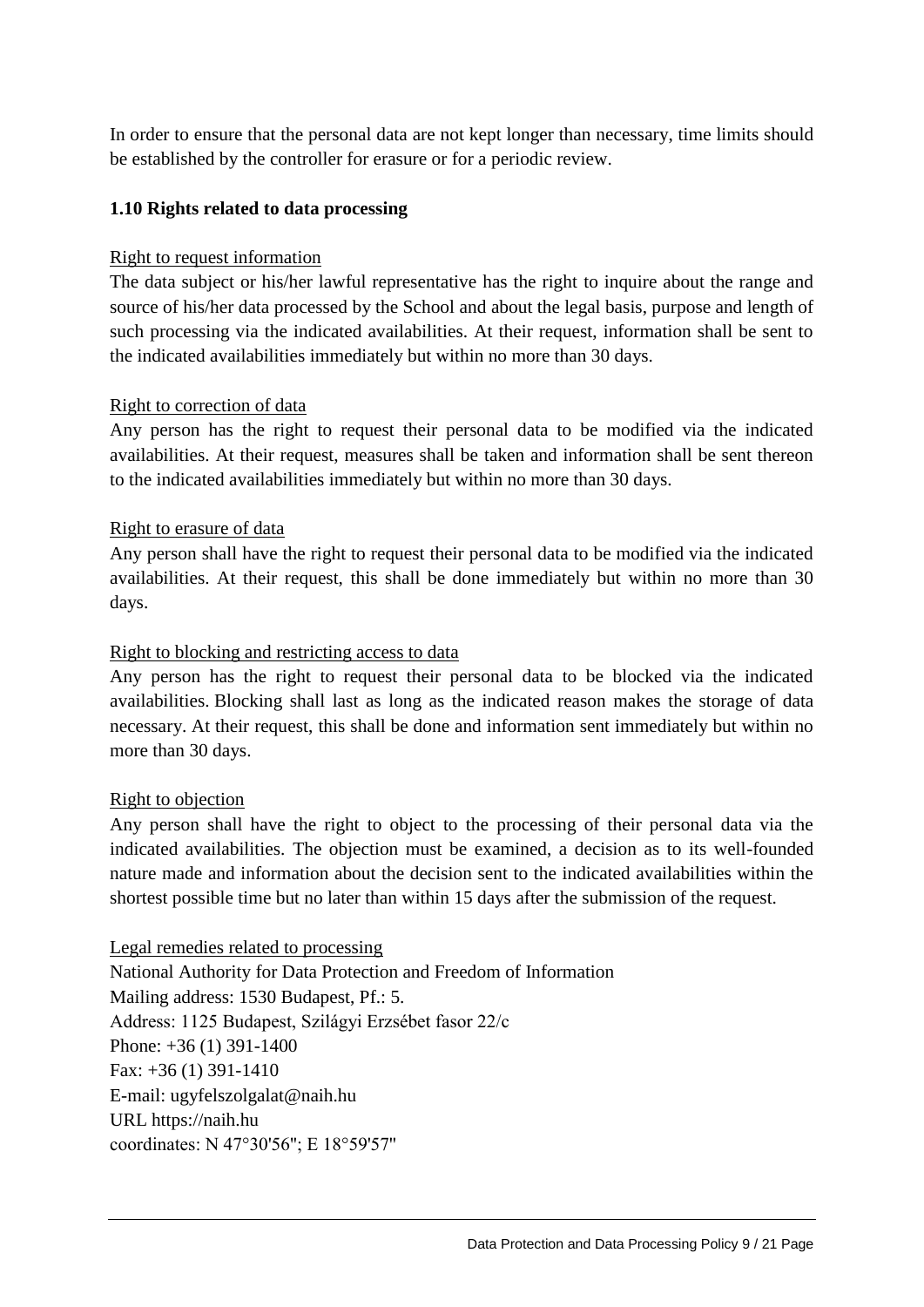# **1.11 Personal data breach**

A personal data breach is a breach of security leading to the accidental or unlawful destruction, loss, alteration, unauthorised disclosure of, or access to, personal data transmitted, stored or otherwise processed.

A personal data breach may, if not addressed in an appropriate and timely manner, result in physical, material or non-material damage to natural persons such as loss of control over their personal data or limitation of their rights, discrimination, identity theft or fraud.

A personal data breach shall be notified to the supervisory authority without undue delay and not later than 72 hours, unless it can be demonstrated, in accordance with the accountability principle, that the personal data breach is unlikely to result in a risk to the rights and freedoms of natural persons.

The data subject shall be informed of a personal data breach, without undue delay, where that personal data breach is likely to result in a high risk to the rights and freedoms of the natural person in order to allow him or her to take the necessary precautions.

## **Chapter II Special Provisions**

## **2.1. General data processing related to the School**'**s staff**

The School as employer may request an employee to make a statement or to disclose certain information, certified by a document as appropriate, if deemed necessary for the conclusion, fulfilment or termination of the employment relationship or for the enforcement of claims arising from this law.

An employee may be requested to take an aptitude test if one is prescribed by employment regulations, or if deemed necessary, with a view to exercising rights and discharging obligations in accordance with employment regulations.

The School shall inform the data subject of processing as described above.

The School may process the criminal personal data of the person intending to enter into employment to examine whether employment in the vacancy filled or intended to be filled by the employer is restricted or excluded by law.

The School may check the employee in respect of his/her conduct related to employment. Within the scope thereof, the employer may use a technical device, of which it shall inform the employee in advance.

Unless otherwise agreed, the employee may only use information technology devices and systems (hereinafter IT devices) provided by the employer for the performance of work for the purposes of employment.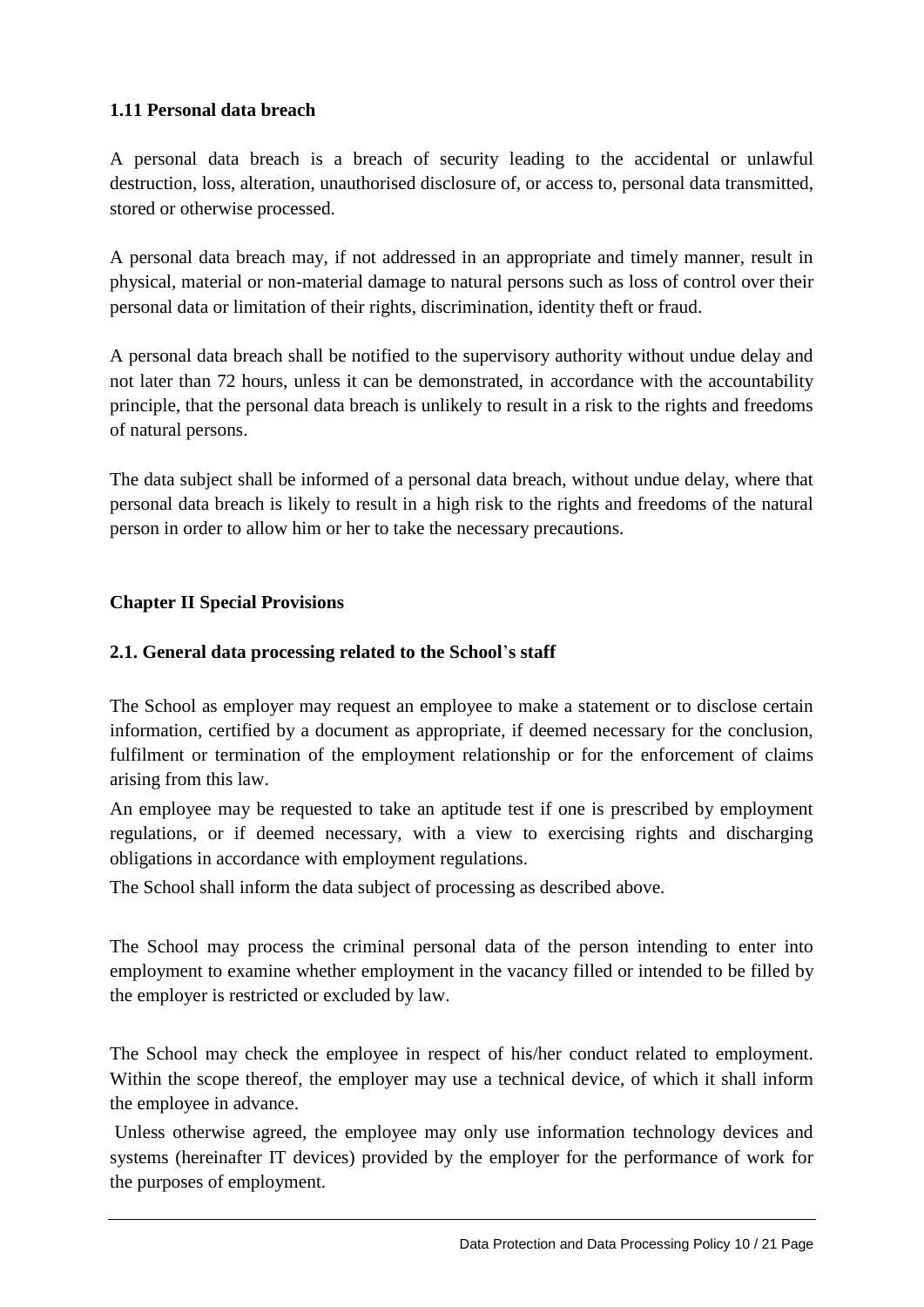The employer may view employment-related data stored on IT devices that are used for the purposes of employment.

In applying the aforesaid measures, the School shall proceed in compliance with the relevant provisions of the Labour Code.

The School shall in addition keep records of all personal data of employees (name, place and date of birth, residential address, mother's name, residential address card number, email address, education and number of certificate proving education, bank account number) that are necessary for entry into employment.

# **2.2. Records on teachers kept by authorisation under law**

The School shall keep records of data included in the public servant core registry, in accordance with the relevant provisions of the Act on the Legal Status of Public Servants. Each public education institute shall keep records of the teacher's educational ID number, teacher's ID card number, length of service and weekly working time. In addition, the School shall keep records of external teachers'

name, place and date of birth, gender, nationality, legal basis of - and the title and number of the document authorising - stay in Hungary, domicile, residence, educational and qualification data and

educational ID number.

The personal data of teachers and of personnel directly assisting pedagogical work shall be entered on the Public Education Information System (KIR).

## **The KIR contains the following data of a public servant:**

- name, mother's name, gender, nationality
- place and date of birth,
- educational ID No., teacher's ID card No.,
- educational and qualification data: name of higher education institute, degree No., education, vocational qualifications, date of obtaining education, vocational qualifications, of passing specialised teacher's / Ph.D. examination,
- $\bullet$  job title,
- name, address and Ministry of Education identifier of employer,
- location of workplace,
- start date, legal basis of termination of and end date of legal status,
- executive position,
- grading,
- length of service,
- working time,
- length of extended absence,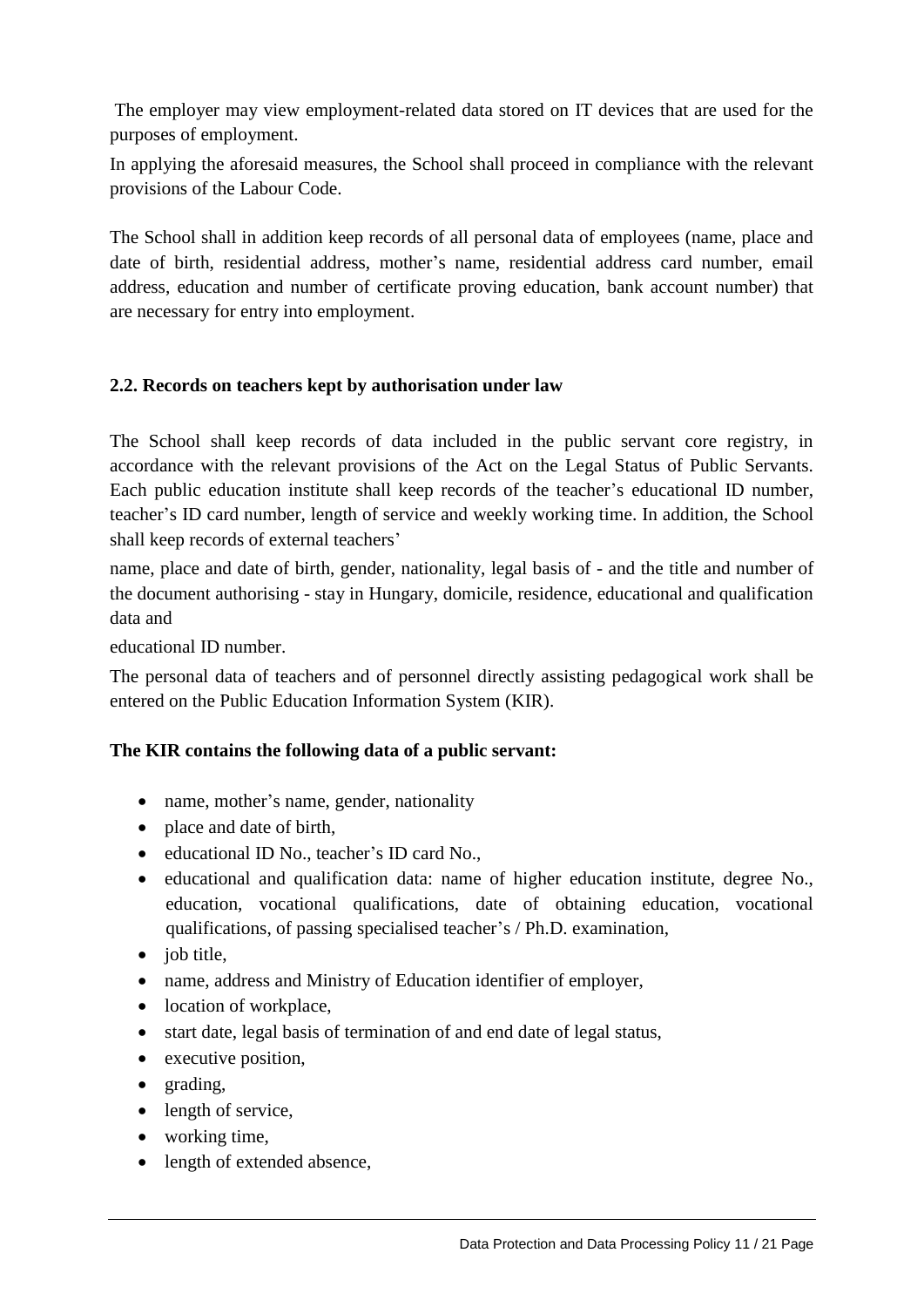- residential address,
- email address.
- among data related to advancement, pedagogical supervision and fulfilment of professional upgrading obligations:
- length of professional experience,
- Academy membership, if any,
- reduced working time, if any,
- deadline of passing qualification examination set in appointment document or employment contract,
- date of signing up for and date of qualification examination and date and result of qualification procedure,
- date and findings of professional supervision affecting the employee.

# **2.3. Transmission of data of staff and teachers by authorisation under law**

Data described in Points 2.1 and 2.2 may - with maintaining purpose limitation related to the protection of personal data - may be transmitted to the operator, payment location, court, police, prosecutor's office, public administrative body in charge of public education administration, bodies entitled to verify compliance with employment regulations and the national security service.

Public education institutions may only process employees' personal data in connection with employment, benefits, allowances, the establishment and fulfilment of obligations, the exercise and fulfilment of citizen's rights and, respectively, obligations, for national security reasons, for the purpose of managing records defined in this law, and to the extent necessary for and limited to the purpose. Subject to Section 63 (3) of the Public Education Act, for those entitled to teacher's ID cards, all data necessary for issuing a teacher's ID card may be transmitted to KIR's controller and to bodies involved in making out the teacher's ID card.

# **2.4 Data of children and students kept on records by authorisation**

Authorised by the Public Education Act, the School shall keep records of the following data of children and students:

a./ the child's/student's name, place and date of birth, gender, nationality, address of domicile and residence, social security identifier, in the case of a foreign national, the legal basis, name and number of document permitting stay in the territory of Hungary,

b./ name of parent, lawful representative, domicile, residence, phone number

c./ data related to the child's preschool development,

d./ data related to the child's legal relationship in preschool and the student's legal relationship in school,

- data related to entrance examinations,
- public education core task to be fulfilled by the legal relationship,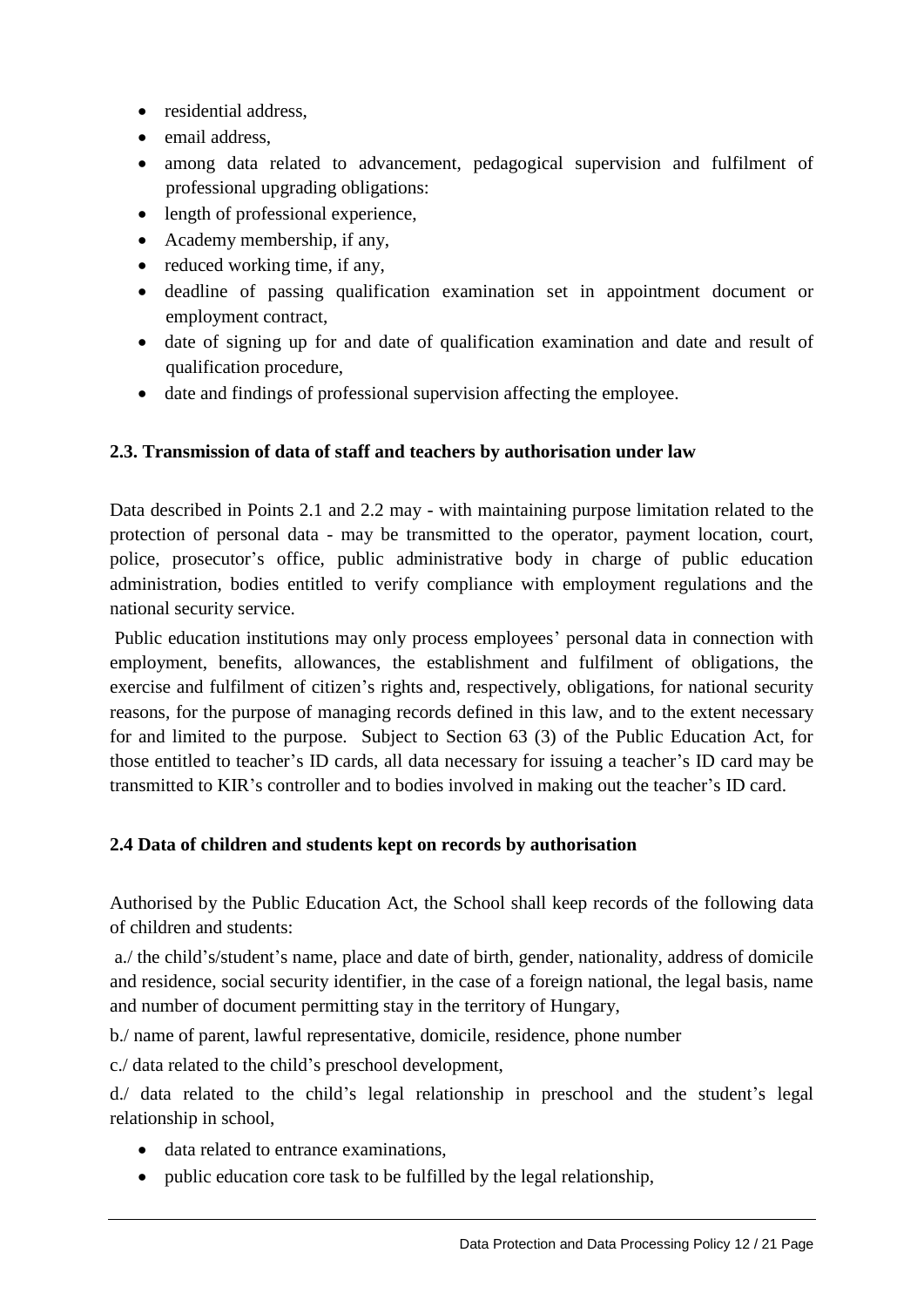- data related to the suspension or termination of the legal relationship,
- data related to the child's/student's missed classes,
- data related to a child/student requiring special attention,
- data related to accidents suffered the child/student,
- educational ID No. of the child/student,
- test identifier.

**e./** data related to the legal relationship as student:

- data related to the legal status as private student,
- evaluation and grading of the student's behaviour, diligence and knowledge; examination data
- data related to the student's disciplinary and compensation matters,
- student ID card No.,
- data related to the supply of textbooks,
- data related to repeat by student of failed academic year,
- date of and reason for termination of legal relationship as student.

f./ national test and evaluation data.

g./ in which academic year and in which country the student participated in cross-border excursions organised subject to Section 9 (4) of Act CXC of 2011 (Public Education Act).

In order to ensure the functioning of the integrated tracking system (hereinafter: INYR), in addition to the above data the specialist pedagogical institution keeps records of the following:

a) based on the parent's or legal representative's voluntary disclosure, data related to the student's ethnic affiliation,

b) name, address, Ministry of Education ID number of the pedagogical-educational institution with which the child/student has a legal relationship and the designation of the specialist pedagogical service used by the child/student.

The KIR contains the following data of a student:

- name.
- gender,
- place and date of birth,
- social security identifier,
- Ministry of Education ID number.
- mother's name,
- address of domicile (residence),
- nationality,
- special educational need, integration, learning and behavioural difficulties, if any,
- student ID card number,
- with regard to his/her legal status, data concerning whether:
- he/she is a private student,
- he/she has reached the compulsory schooling age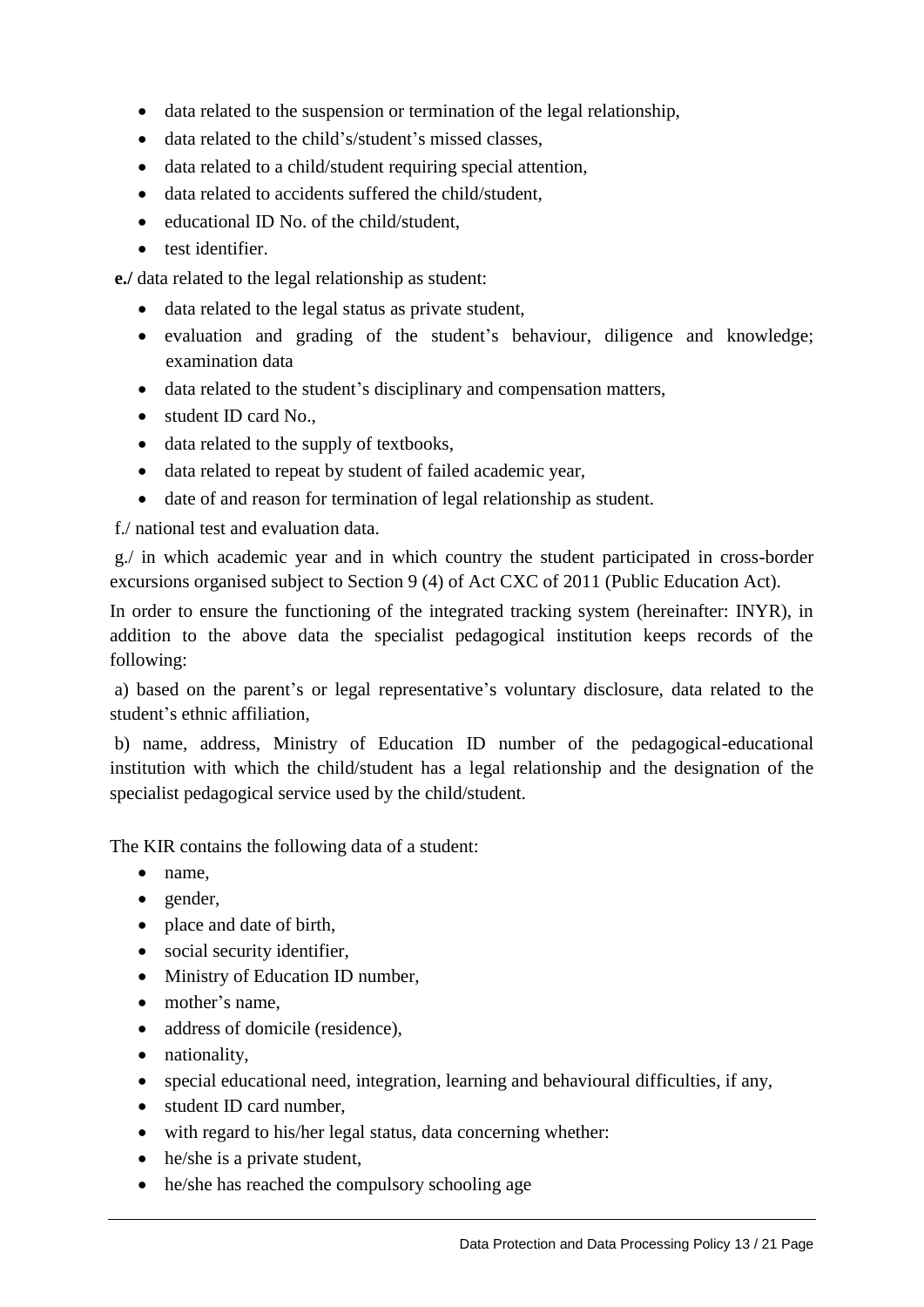- the start date and end date of suspension of his/her legal relationship
- start date, legal basis of termination of and end date of legal relationship,
- name, address, Ministry of Education ID number of the pedagogical-educational institution,
- the public education task underpinning his/her legal relationship,
- place of education.
- in the case of adult education, data related to the work schedule of education,
- expected date of completion of studies,
- academic year.

## **2.5 Transmission of data of children and students by authorisation under law**

Of the child's/student's data:

a) name, place and date of birth, domicile, residence, parent's name, lawful representative's name, domicile, residence and phone number of the parent/lawful representative, start date, duration of suspension and termination of legal relationship, legal status as private student, number of classes missed, establishment of residence to contact parent/lawful representative to verify lawfulness of skipping class, data in connection with existence of legal relationship and fulfilment of compulsory schooling to be sent to the operator, court, police, prosecutor's office, local municipal notary, public administrative body, and national security service,

b) data related to his/her admission to preschool/school, transfer to the preschool/school concerned, or higher education institute concerned,

c) name, place and date of birth, domicile, residence, social security identifier, name of parent/lawful representative, domicile/residence and phone number of parent/lawful representative, preschool/school health documentation, data related to accident of child/student to establish health status, to be sent to the institution responsible for health and school health tasks,

d) name, place and date of birth, domicile, residence, name of parent/lawful representative, domicile/residence and phone number of parent/lawful representative, data related to classes missed by child/student, data related to a child/student requiring special attention to identify and eliminate vulnerability, to be sent to family support institution, organisation, child and youth protection agency, organisation,

e) data necessary to adjudicate and prove eligibility for application for available subsidy, to be sent to the operator,

f) data for issuing invoices, to be sent to textbook distributors,

g) data of school leaving certificate issued on the basis of state examination, to be sent to the organisation keeping records of school leaving certificates and then to the organisation keeping records of applications to higher education institutes,

can be transmitted.

Data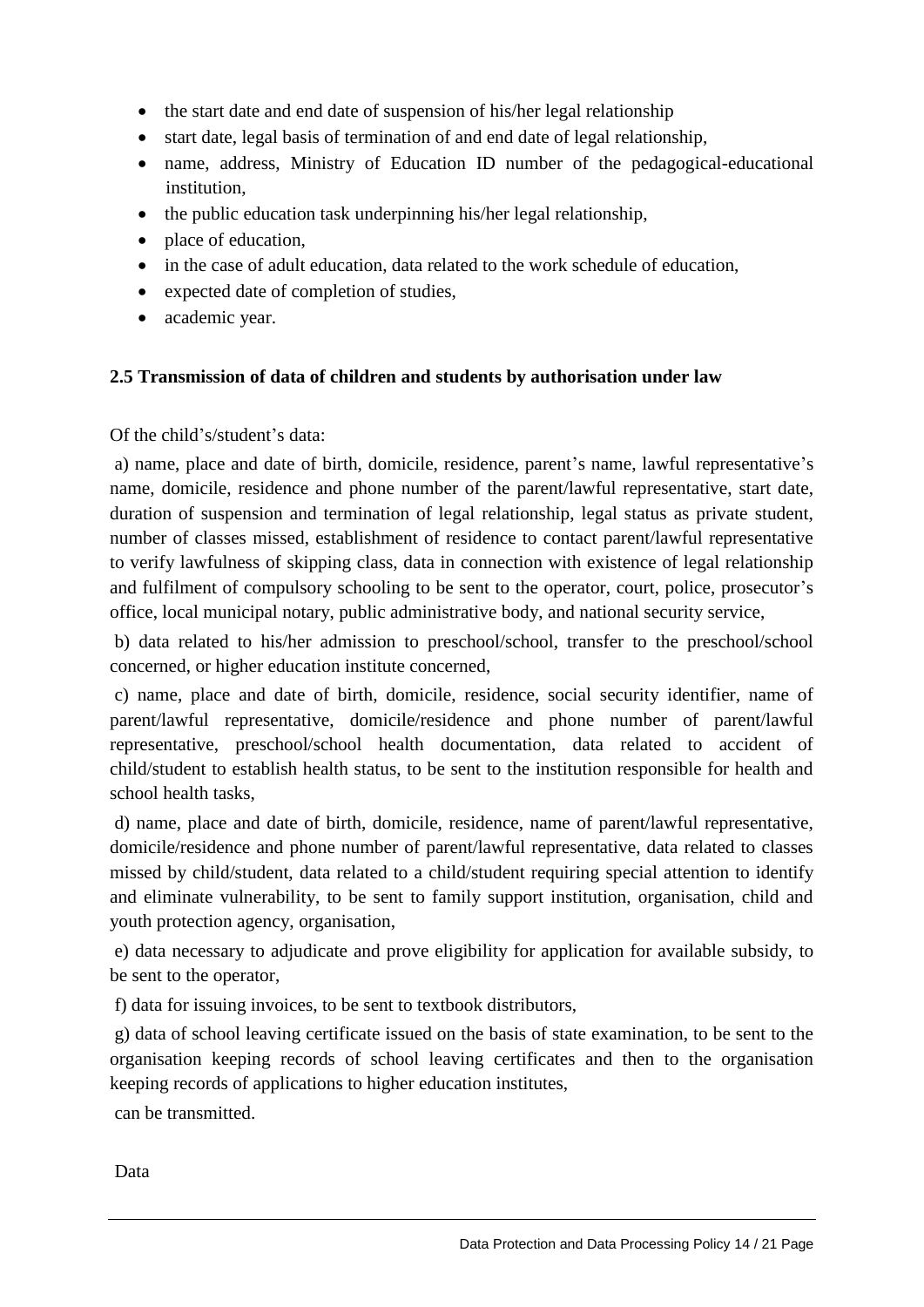a) on the student's special educational need, integration, learning and behavioural difficulties, to be exchanged between the institutions of the specialist pedagogical service and pedagogical-educational institutions,

b) on the child's preschool development and school-readiness, to be sent to parent, institutions of the specialist pedagogical service and school,

c) on the student's behaviour, diligence and knowledge and their evaluation within the class concerned, the teaching staff, to be sent to parent, examination board, practical training organiser, parties to apprenticeship agreement or - if evaluation is done outside the school - to new school and head of professional supervision,

d) required for issuing student ID card, to be sent to KIR's processor and agencies involved in issuing student ID card,

can be transmitted.

Furthermore, the pedagogical-educational institution shall keep records of data that are necessary to adjudicate and prove eligibility for statutory allowances. Those data can be processed for this purpose from which the beneficiary's identity and eligibility for allowances can be clearly ascertained.

The public education institution shall process child/student data kept on records for 10 years and employee and external teacher data for 5 years after termination of the legal relationship.

Teachers, employees directly assisting with educational work as well as persons assisting in supervising children/students shall be bound by a confidentiality obligation vis-à-vis third parties by virtue of their profession in respect of all facts, data and information related to the child/student and his/her family that they have obtained during contact with the child/student and his/her parents. This obligation shall survive indefinitely after termination of the legal relationship. The confidentiality obligation shall extend to discussions between members of the teaching staff themselves and with the members of the child protection warning system concerning the student's development.

All data can be communicated with the minor child's/student's parent, except where communication of said data would seriously harm the physical, mental or moral development of the child/student.

The instructor, teacher and employee directly assisting in educational work shall proceed in accordance with Section 17 (2) of Act XXXI of 1997 on the Protection of Children and the Administration of Guardianship. In such a situation, data transmission shall not require consent from the data subject or other persons otherwise authorised to dispose over the data.

Parental consent related to voluntary disclosure shall be kept on records until the expiry of the statute of limitations.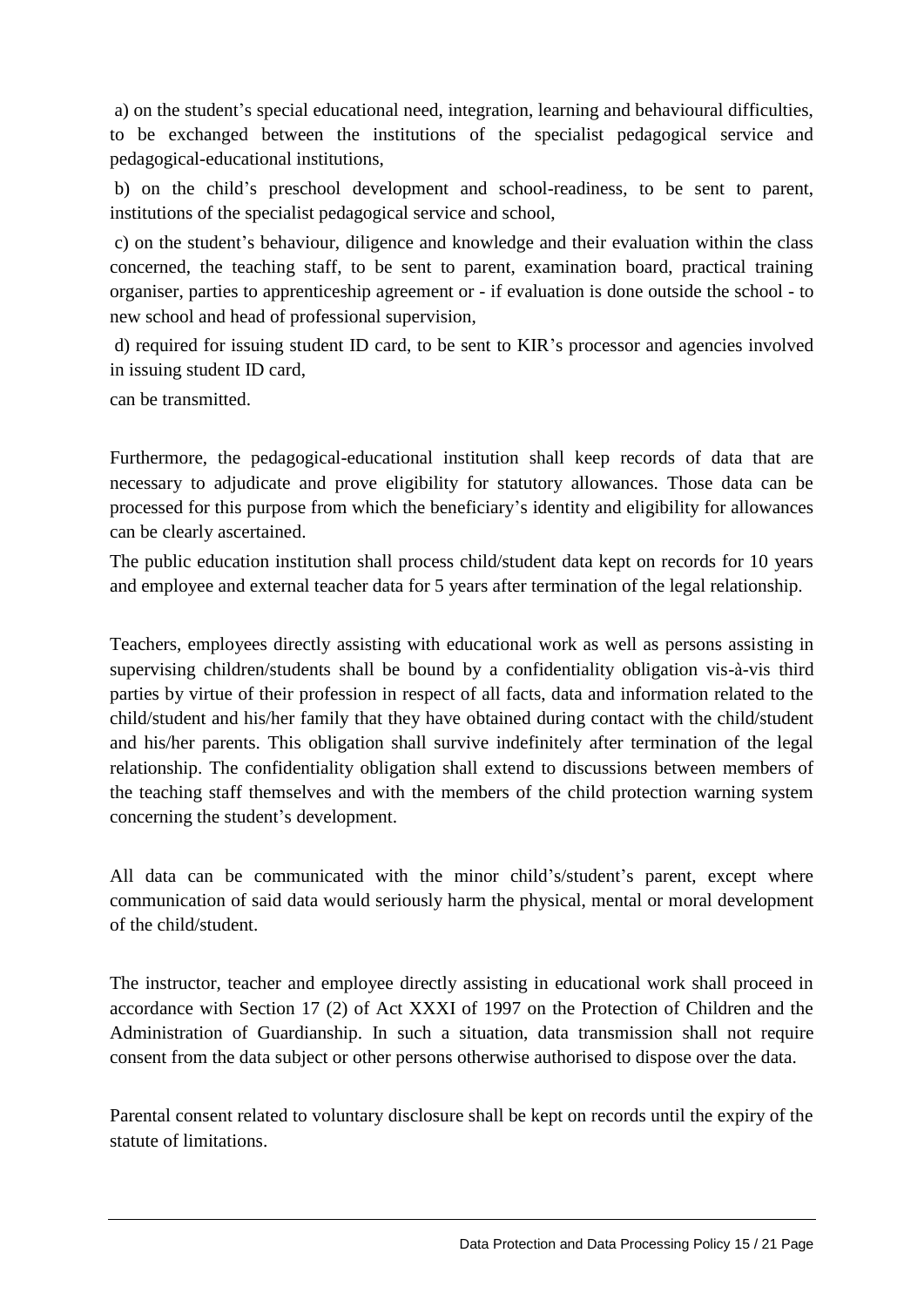The aforelisted data can be used for statistical purposes and can be transferred for statistical use in a format unfit for personal identification. The INYR applied during specialist pedagogical service activities is a national information technology system serving to monitor the operational data of child/student support institutions, pedagogical-educational institutions and institutions of the specialist pedagogical service in order to provide the full range of specialist pedagogical services to children/students and keep track of their development, as well as serving to monitor events related to the use by the claimants of benefits.

# **2.6 Transmission of data of children and students with the express consent of the data subjects**

For the transmission of data kept on records and processed by virtue of authorisation by law no consent shall be necessary from the data subject in respect of the goals and uses defined by law.

Preparing data, likenesses (individual or group) or video or audio recordings falling outside the scope of these data at the School's events shall be conditional on the data subjects' consent.

Similarly, the data subjects' express consent shall be necessary for the use of data, likenesses (individual or group) or video or audio recordings.

The data subject's consent shall be required for transferring data necessary and indispensable for task fulfilment by organisations providing supplementary services and being in contact with the School. Supplementary services and their respective providers: provision of meals, provider of transportation services for events and training programmes outside the site of the School, provider of off-site training and sports events, local or foreign provider of events abroad for student groups, and organiser of students' contests.

Furthermore, the data subject's consent shall be required for any non-predeterminable and unforeseeable processing, use and transmission of data.

In the case of children/students aged under 14 years, it shall be the parent/lawful representative, and in the case of students aged between 14 and 18 years, it shall be the student and the parent/lawful representative together that may grant consent in the declarations annexed hereto.

# **Chapter III: The tasks of the School; the processing organisation**

**3.1 Data Security**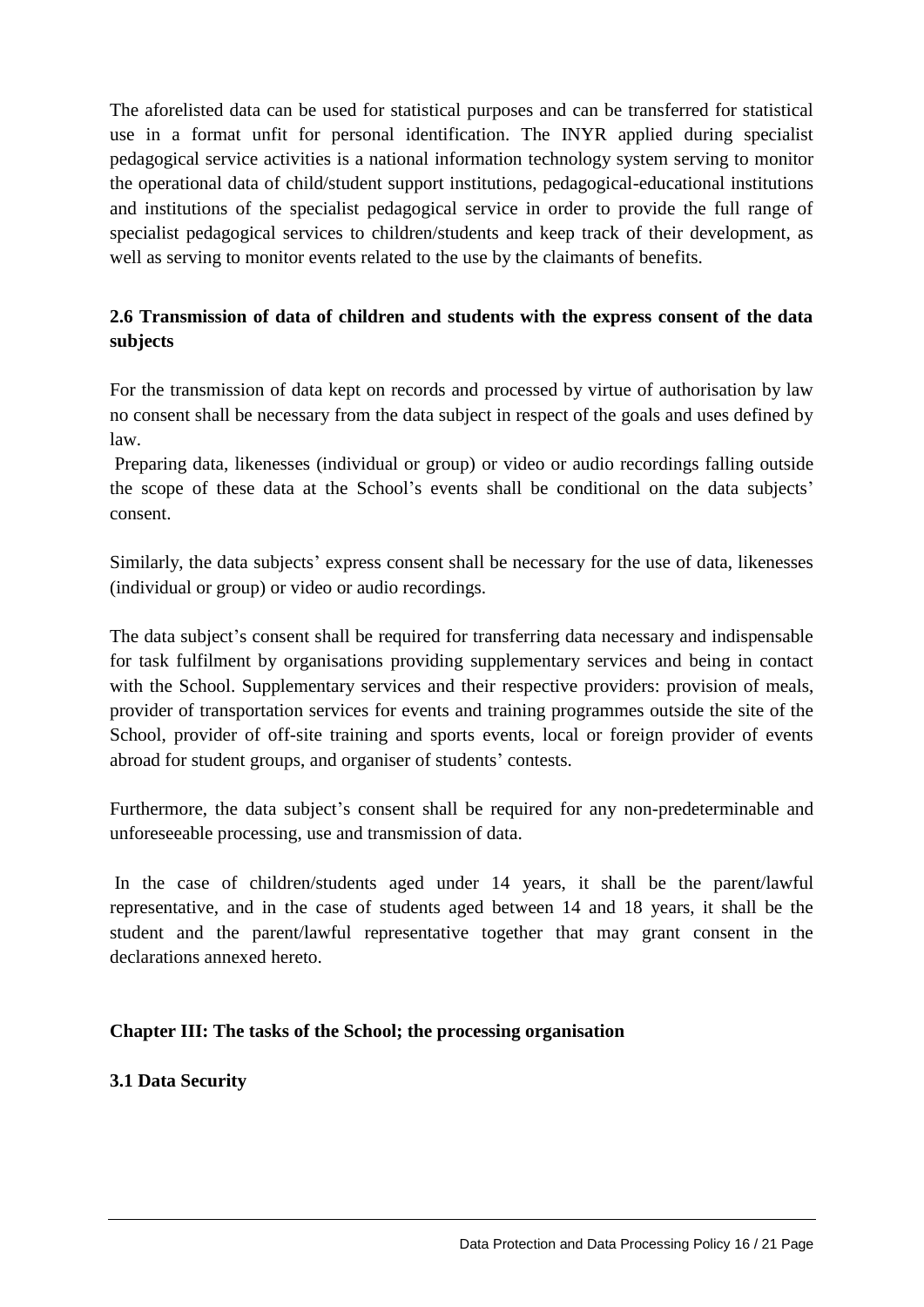Data shall be protected by means of suitable measures against unauthorised access, alteration, transmission, public disclosure, deletion or destruction, as well as damage and accidental loss, and to ensure that stored data cannot be corrupted and rendered inaccessible due to any changes in or modification of the applied technique.

For the protection of data sets stored in different electronic filing systems, suitable technical solutions shall be introduced to prevent the interconnection of data stored in these filing systems and the identification of the data subjects.

In designing and applying the measures to ensure data security the latest level of technical development shall be taken into account. Where alternate data processing solutions are available, that shall be selected which ensures the highest level of personal data protection, except where this would entail unreasonable hardship for the controller.

# **3.2. Processing and data security remits and competences**

Processing and data security remits and competences shall be exercised by:

the director of the School

the person responsible for performing the task.

the director of the School shall

issue, and revise at least annually, this policy,

 appoint a person in charge of tasks and request regular reports on completion thereof The director of the School shall be authorised to transmit data.

The person in charge of tasks shall

- comply with and examine the provisions of the internal policy
- and complete record-keeping tasks.

Child/student data may be viewed within the School by:

- form masters
- specialist teachers, to the extent necessary for performing their tasks
- employees directly assisting in pedagogical work, to the extent necessary for performing their tasks.

## **3.3. Other documents linked to the Policy and closing provisions**

Compulsory annexes to the Policy shall include declarations signed by the data subjects concerning data use.

By Resolution No.1/2019.05.20., the Board of Directors of SEK Budapest Educational Foundation operating the School has accepted the Data Protection Policy.

By signing the Data Protection Policy, the parents' organisation and teaching staff of the School has demonstrably commented on the same.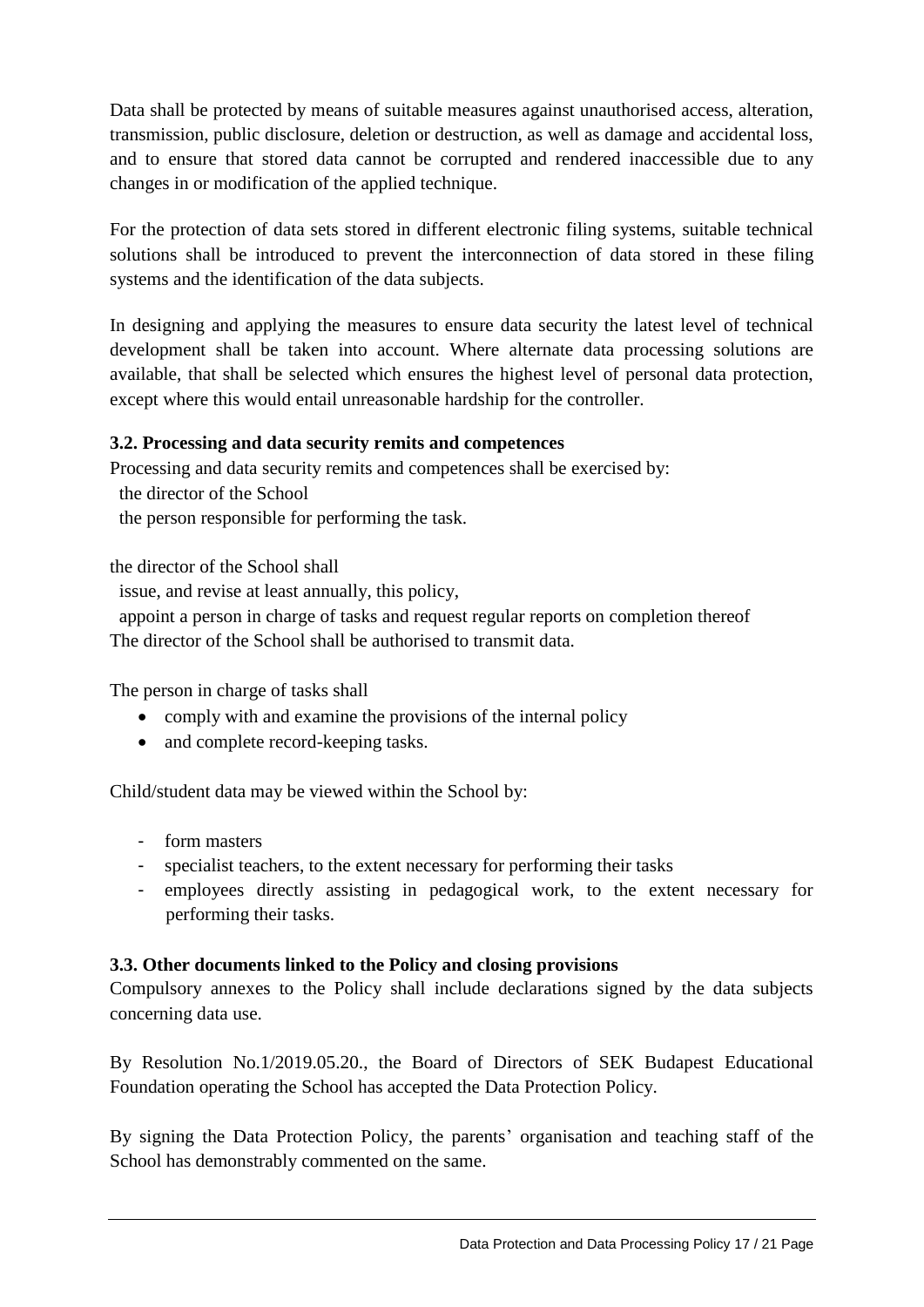## **DECLARATIONS OF CONSENT TO PROCESSING PERSONAL DATA**

| Name:               |                                                                        |  |
|---------------------|------------------------------------------------------------------------|--|
| <b>Stored data:</b> | name, birth name, mother's name, tax identifier, social security (TAJ) |  |
|                     | identifier, place and date of birth, personal identifier, pensioner's  |  |
|                     | registration number, bank account number, address of                   |  |
|                     | domicile/residence, email, phone number, education, vocational         |  |
|                     | qualification, date of obtainment thereof, number and issuer of        |  |
|                     | certificate, personal data of spouse/civil partner and children        |  |

I hereby declare that by signing this document, I voluntarily

#### **CONSENT**

to the processing by

**Name:** SEK Budapest Preschool, Elementary School and Secondary School

**Seat:** 1021 Budapest, Hűvösvölgyi út 131

**Ministry of Education ID No.:** 064329

as Controller of my aforesaid data for the following purposes:

**PURPOSE OF PROCESSING:** Entry into employment, proof of fulfilment of grading requirements, social security-related administration, statutory and statistical data disclosure

The controller has given me the following prior information in respect of the processing of my personal data:

- The legal basis of processing by the Institution for the purpose indicated above is the data subject's clear and express consent. By signing this declaration, the data subject grants express consent to his/her being contacted for the aforesaid purpose.

- The range of data subjects affected by processing includes all natural persons who grant their clear and express concern for the Institution to process their personal data for the above purpose.

- The categories of recipients of personal data (i.e. those authorised to have access to data) are: head of the Institution and employees performing payroll record-keeping tasks as part of their job.

- Place of processing: seat of the Institution

- Duration of processing: until consent to processing is revoked.

I accept and acknowledge that I have the right to request the controller to grant me access to, correct, erase, or limit the processing of, my personal data, and that I am also entitled to data portability, to revoke my consent without temporal limitation, and to lodge complaints with the National Authority for Data Protection and Freedom of Information.

Budapest, Day …. Month ……... Year……..

|              | Declarant's signature |
|--------------|-----------------------|
| Witness 2    |                       |
|              |                       |
|              |                       |
|              |                       |
| ID card no.: | ID card no.:          |
|              |                       |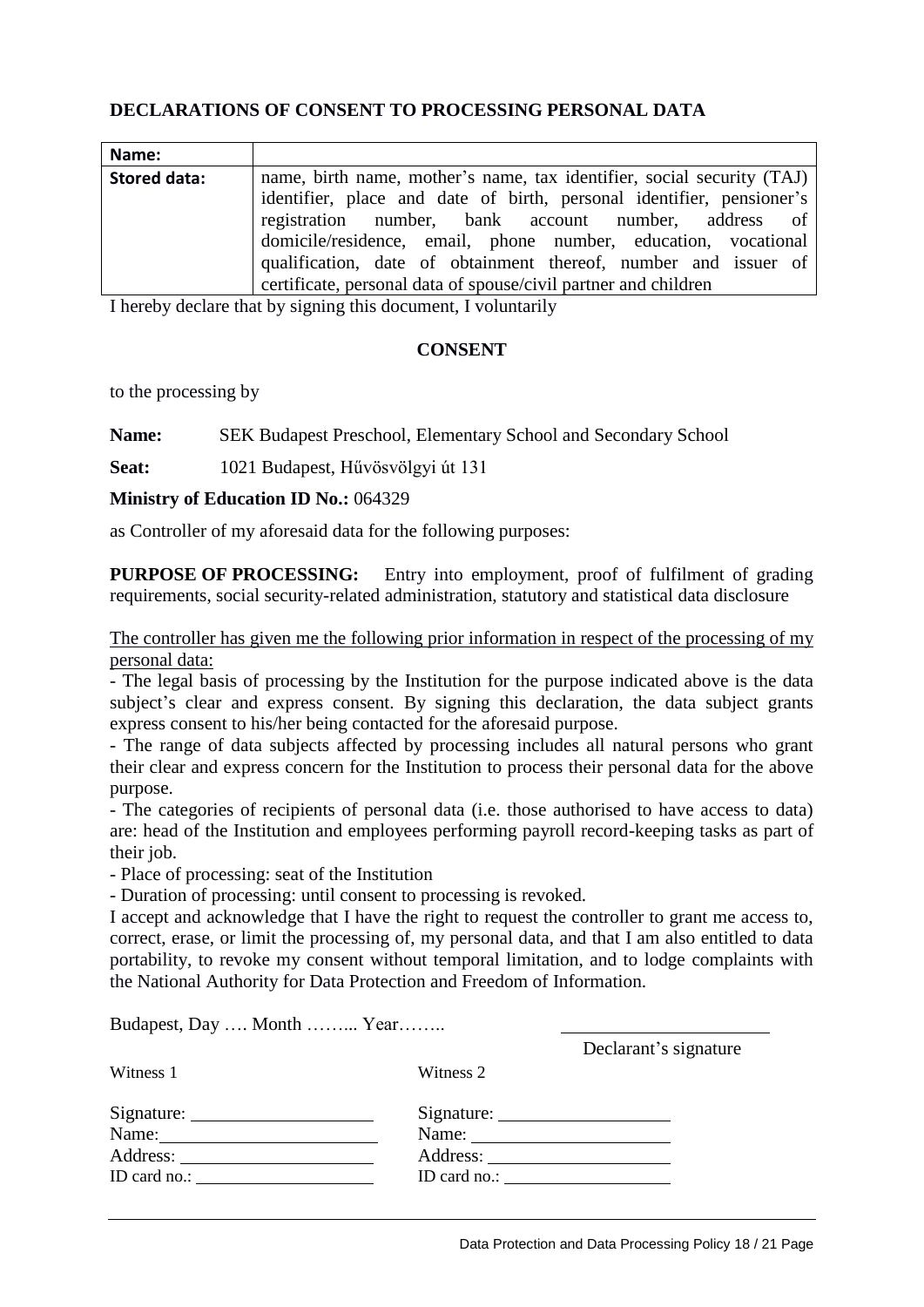## **PROCESSING DECLARATION**

## *(teachers and persons directly assisting with educational work)*

By appending my signature I hereby declare that I have been briefed about *Regulation (EU) 2016/679 of the European Parliament and of the Council* on the protection of natural persons with regard to the processing of personal data and on the free movement of such data (hereinafter: **GDPR**) and **Act CXII of 2011** on Informational Self-Determination and Freedom of Information **(Info Act).**

I also declare that in performing my job tasks I will **process, store and transmit children's**'**/students**' **personal data in compliance with the current data protection act and regulation, as well as the National Public Education Act.**

I state that I will not process, store or transmit personal data/information disclosed to me but not regulated by law without the data subject's consent.

**I am also aware of legal remedy options** available in the event of any possible regulatory breaches.

Budapest, Day …. Month ……... Year……..

Declarant's signature

Witnessed by:

Witness 1 Witness 2

| Signature:   | Signature:   |
|--------------|--------------|
| Name:        | Name:        |
| Address:     | Address:     |
| ID card no.: | ID card no.: |
|              |              |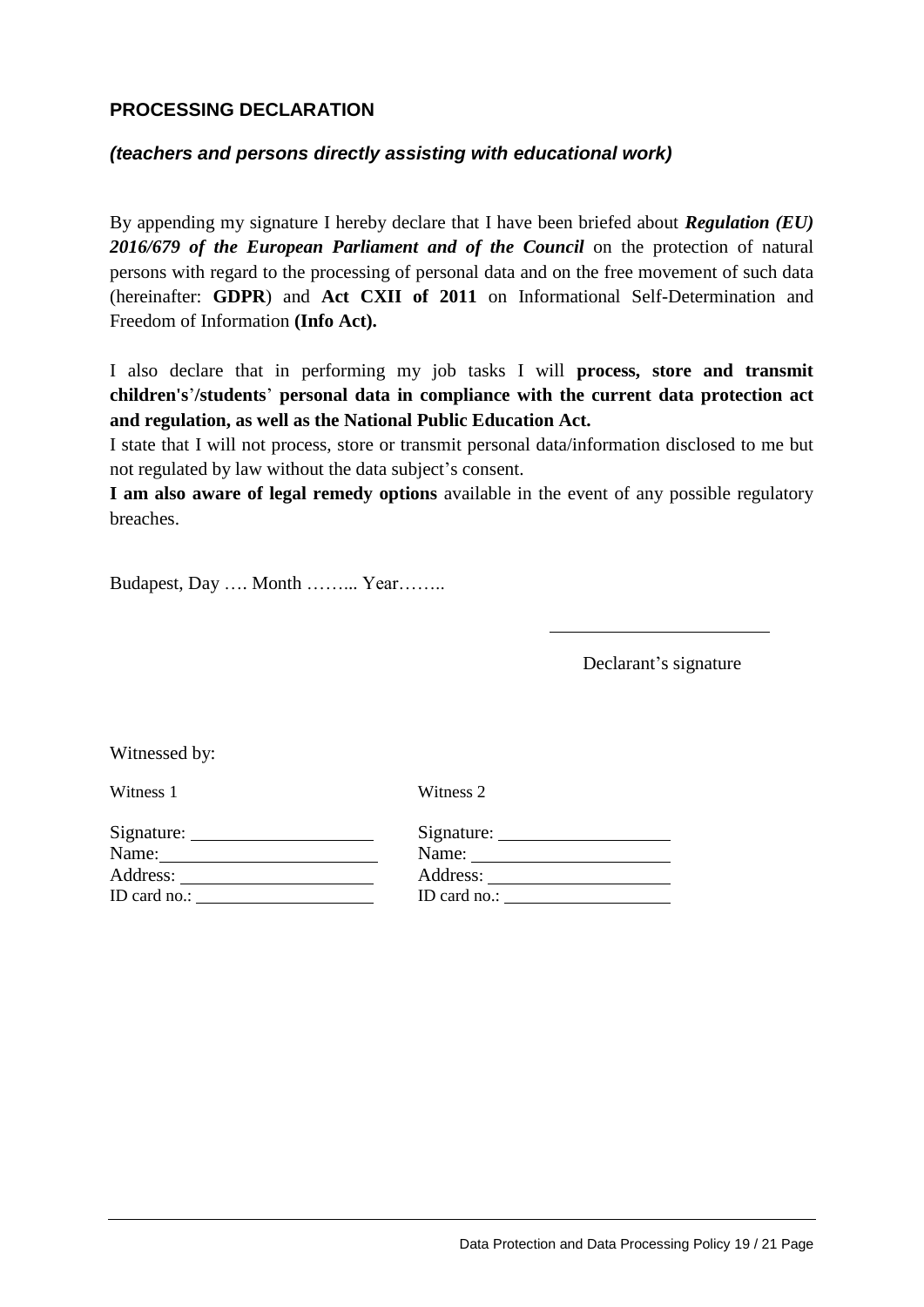# **Statement of lawful representative to the processing of the child's/student's personal data**

I, the undersigned …………………………………………... *(parent/lawful representative name in block letters),* accept and acknowledge that the **controller of the personal data of my child named** …………………………………………….. *(name in block letters)* in relation to the legal relationship as student is **SEK Budapest Preschool, Elementary School and Secondary School (Ministry of Education ID code: 064329)** I have been informed that the Institution processes children's'/students' personal data in compliance with the current data protection act and regulation, as well as the National Public Education Act.

**I consent – I do not consent** (underline) that the Institution transmit my child's personal data to the study and sports contest and cultural event organisers being in contact with the Institution and, furthermore, that it process and transmit his/her special data indicated below:.............................................................

**I consent – I do not consent** (underline) that photos or video/audio recordings are made about my child at all events, contests or projects expressly connected to school activities, including those organised off-site.

**I consent – I do not consent** (underline) that the Institution upload such recordings on its publicly available website and use the same for promotional purposes in electronic, printed and other materials related to advertising the Institution.

I am also aware of legal remedy options available in the event of any possible regulatory breaches.

My consent remains valid until revoked but no later than termination of my child's legal relationship as student.

Budapest, Day …. Month ……... Year……..

Parent's/Lawful representative's signature

Witnessed by:

Witness 1 Witness 2

| Signature:   |
|--------------|
| Name:        |
| Address:     |
| ID card no.: |
|              |

Signature: Name: Address: Address: ID card no.: